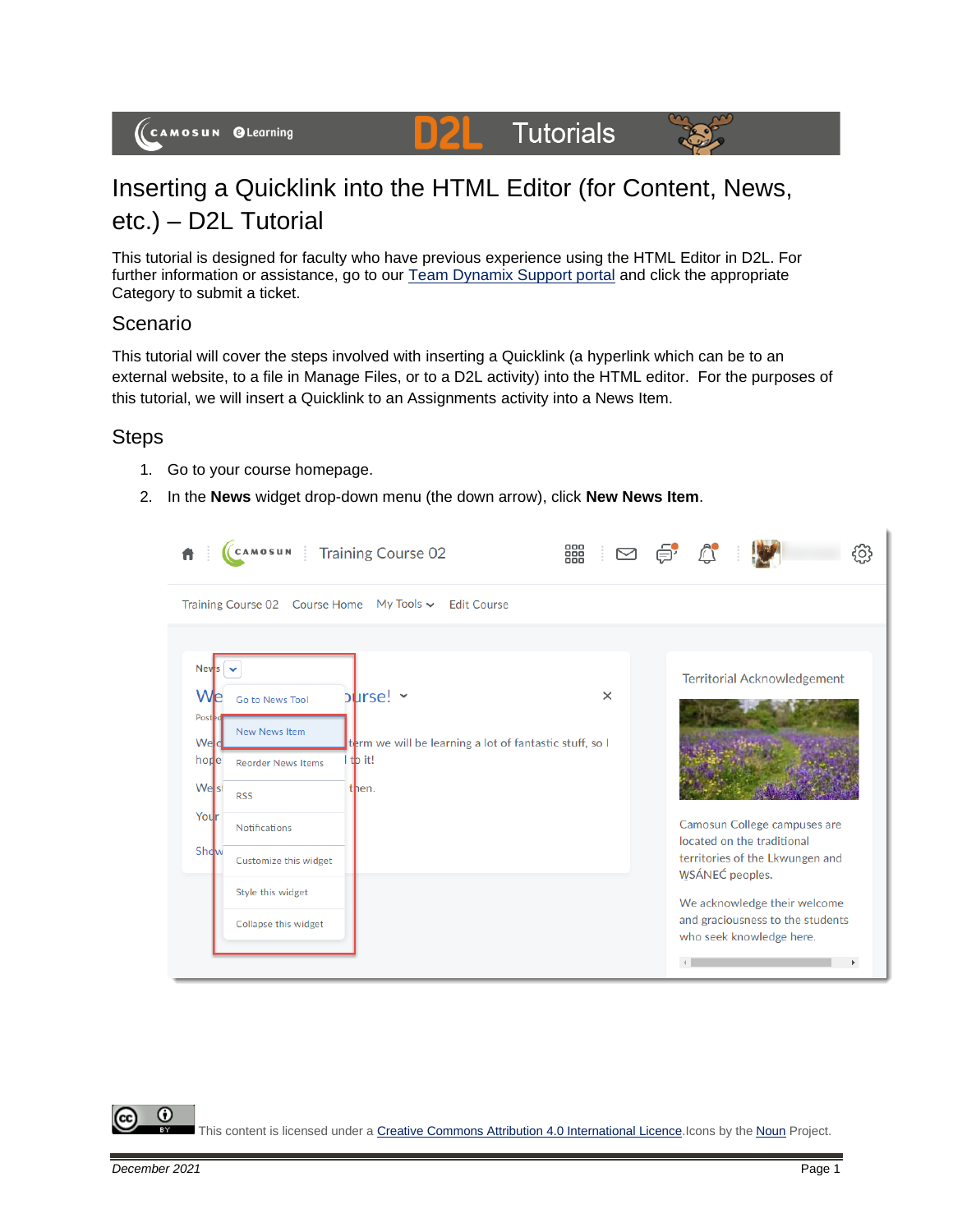3. Give your news item a **Headline**. Then click in the **Content** box and add some text to provide a context for the Quicklink you are adding (for this example, we will remind students to complete the assignment we are linking to). Highlight the text you want to link onto, then click on the **Insert Quicklink** icon at the top left of the HTML editor.

| New Item                                                                                                                |                                                                                                                                                                                      |
|-------------------------------------------------------------------------------------------------------------------------|--------------------------------------------------------------------------------------------------------------------------------------------------------------------------------------|
| General                                                                                                                 |                                                                                                                                                                                      |
| Headline*                                                                                                               |                                                                                                                                                                                      |
| Assignment #2 due Thursday!                                                                                             |                                                                                                                                                                                      |
| Content*                                                                                                                |                                                                                                                                                                                      |
| $\equiv$ $\sim$<br>$\mathbf{u} \equiv \mathbf{v}$<br>$U \times A$<br>B<br>$\boldsymbol{I}$<br>Paragraph<br>$\checkmark$ | $_{\circ}^{\bullet}$ !!<br>$\sigma^{\!\mathcal{O}}$<br>$\Sigma$ $\sim$<br>翻▽<br>ŞŞ,<br>Lato (Recom v<br>$\mathbf{K}$<br>$+$ $\vee$<br>$17.1px \sim$<br>$\bullet$ $\bullet$ $\bullet$ |
| Hi everyone!                                                                                                            | <b>Insert Quicklink</b><br>$\mathcal{O}^{\mathcal{O}}$<br>H2 H3 99                                                                                                                   |
| Don't forget that Assignment #2 is due this Thursday. You can find it by clicking Assignment 2.                         |                                                                                                                                                                                      |
| Thanks!                                                                                                                 |                                                                                                                                                                                      |
| Your Instructor                                                                                                         |                                                                                                                                                                                      |
|                                                                                                                         |                                                                                                                                                                                      |
|                                                                                                                         |                                                                                                                                                                                      |
|                                                                                                                         |                                                                                                                                                                                      |
|                                                                                                                         | h.                                                                                                                                                                                   |
| <b>Publish</b><br>Save as Draft<br>Cancel                                                                               |                                                                                                                                                                                      |

4. In the Insert Quicklink pop-up box, click **Assignments**.

| Cours Materials            |                        |
|----------------------------|------------------------|
|                            |                        |
| <b>B</b> Assignments       | $\mathbf{\mathcal{P}}$ |
| <b>兰</b> Calendar          | $\mathcal{E}$          |
| $\bullet$ Chat             | $\mathbf{\Sigma}$      |
| <b>E</b> Checklist         | $\mathcal{P}$          |
| $\blacksquare$ Content     | $\mathbf{\mathcal{E}}$ |
| Course File                | $\mathbf{\Sigma}$      |
| $\blacksquare$ Discussions | $\mathbf{\Sigma}$      |
| ePortfolio Item            | $\mathcal{P}$          |
| Cancel                     |                        |

This content is licensed under [a Creative Commons Attribution 4.0 International Licence.I](https://creativecommons.org/licenses/by/4.0/)cons by the [Noun](https://creativecommons.org/website-icons/) Project.

 $\Omega$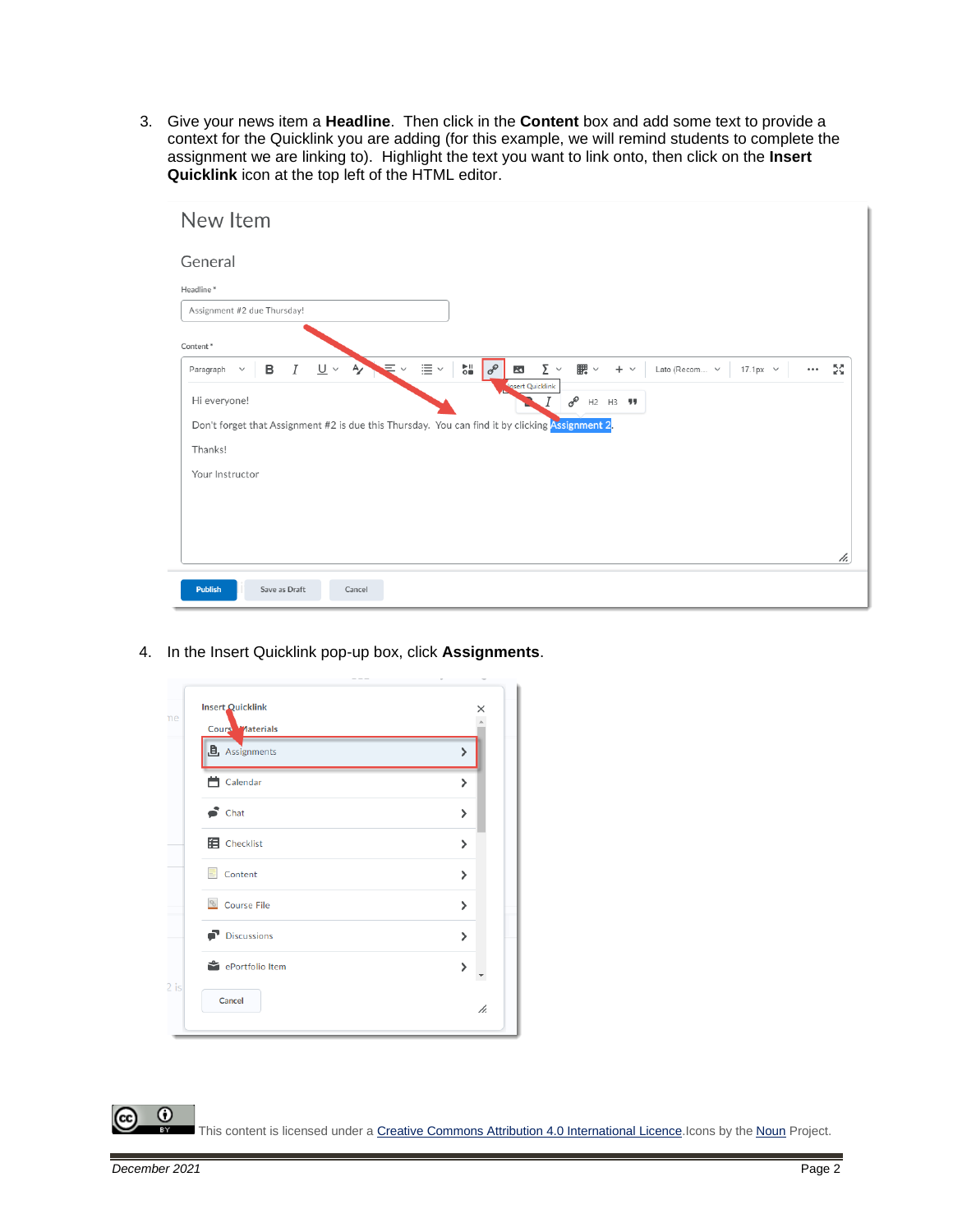5. Click the title of the **Assignments** activity you wish to link to.

|             | <b>Assignment Name</b>                                                                                         | Q  |
|-------------|----------------------------------------------------------------------------------------------------------------|----|
| Assignm nts |                                                                                                                |    |
|             | B Assign pent 1 Availability: always available                                                                 |    |
|             | $B1$ Assignment 2 Availability: always available                                                               |    |
|             | <b>B</b> Assign Due on Jun 13, 2014 9:00 PM<br>Available on Jun 6, 2014 10:39 AM until Jun<br>23, 2014 9:00 PM | ×  |
|             | <b>B</b> Text submission assignm Availability: always<br>available                                             | ¥. |
|             | D On-Paper Submission - manuall Availability: always<br>available                                              | ×  |

6. The text you highlighted will now be hyperlinked to that assignment. Click **Publish** to see the final page – you won't be able to test the link until you **Publish** your News item.

| New Item                                                                                                                                                                                |    |
|-----------------------------------------------------------------------------------------------------------------------------------------------------------------------------------------|----|
| General                                                                                                                                                                                 |    |
| Headline*                                                                                                                                                                               |    |
| Assignment #2 due Thursday!                                                                                                                                                             |    |
| Content*                                                                                                                                                                                |    |
| $I \cup \vee \wedge$<br>三国 三国 一<br>$rac{\mathbf{r}}{\mathbf{r}}$ of<br>∑▽<br>в<br>$\mathbf{K}$<br>$+$ $\vee$<br>Lato (Recom v<br>$17.1px \sim$<br>Paragraph<br>$\checkmark$<br>$\cdots$ | 5g |
| Hi everyone!                                                                                                                                                                            |    |
| Don't forget that Assignment #2 is due this Thursday. You can find it by clicking Assignment 2.                                                                                         |    |
| Thanks!                                                                                                                                                                                 |    |
| Your Instructor                                                                                                                                                                         |    |
|                                                                                                                                                                                         |    |
|                                                                                                                                                                                         |    |
|                                                                                                                                                                                         | h. |
| Availability                                                                                                                                                                            |    |
| <b>Publish</b><br>Save as Draft<br>Cancel                                                                                                                                               |    |

This content is licensed under [a Creative Commons Attribution 4.0 International Licence.I](https://creativecommons.org/licenses/by/4.0/)cons by the [Noun](https://creativecommons.org/website-icons/) Project.

 $\overline{0}$ 

(cc